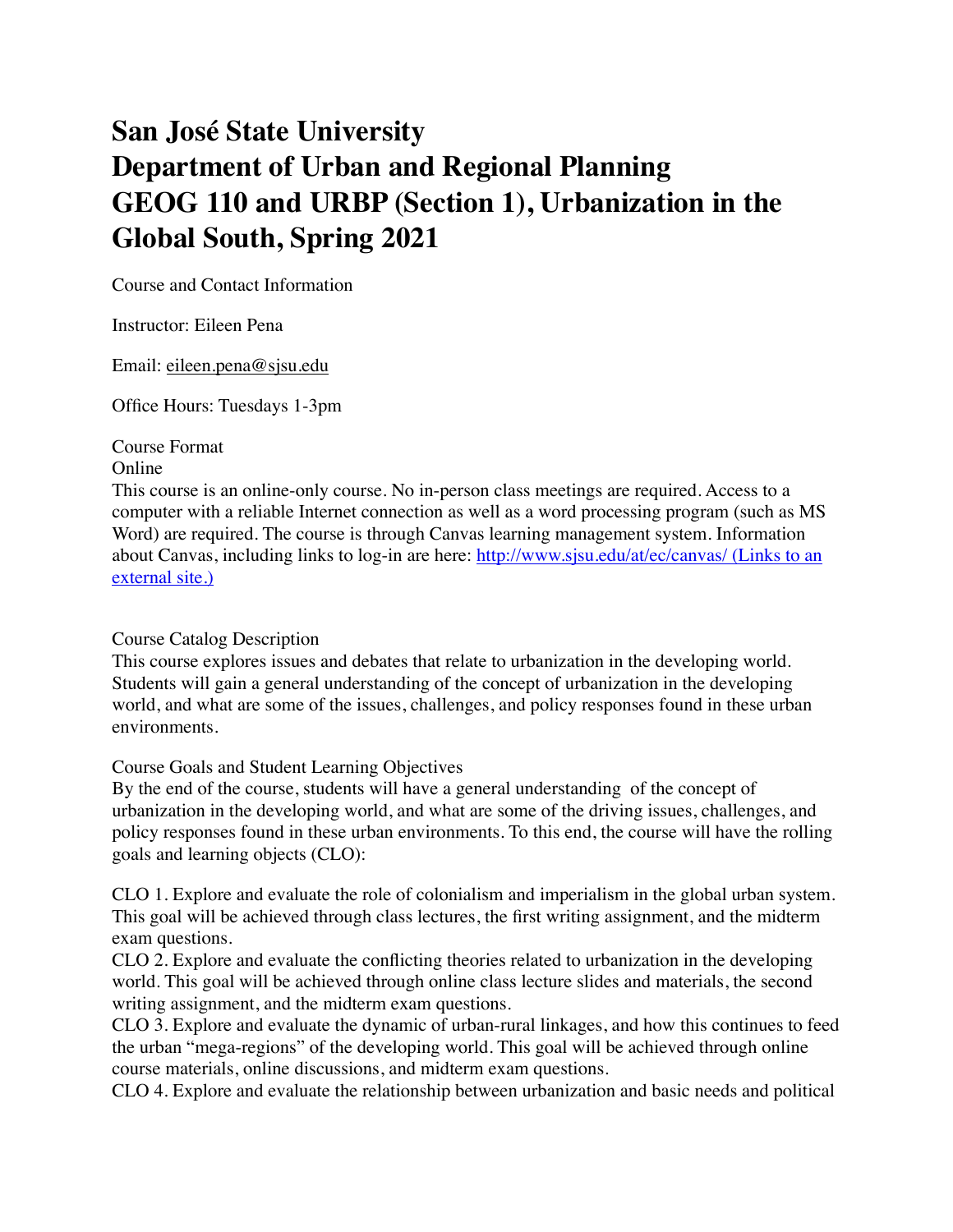community in the developing world. This goal will be achieved through online course materials and online discussions.

Required Texts/Materials

Textbook

No textbook is required for this course. All materials will be delivered online though Canvas. Other technology requirements / equipment / material

Access to a computer and reliable Internet source as well as a word processing program (such as Microsoft Word) are required.

Course Requirements and Assignments

Assignments including quizzes and exams will not be accepted late. Students must work ahead of the due dates to complete the work and allow for any potential issues at the last minute. It is suggested that students have a readily available back-up computer and Internet source such as the library or a friend's computer to use in case theirs is not working.

Success in this course is based on the expectation that students will spend, for each unit of credit, a minimum of 45 hours over the length of the course (normally three hours per unit per week) for instruction, preparation/studying, or course related activities, including but not limited to internships, labs, and clinical practica. Other course structures will have equivalent workload expectations as described in the syllabus.

For more information see: University Syllabus Policy S16-9 at http://www.sjsu.edu/senate/docs/ S16-9.pdf.

Course Requirements and Assignments

Assignments will not be accepted late. Students must work ahead of time to complete the assignment and allow for any potential issues at the last minute. It is suggested that student's have a readily available back-up computer and Internet source such as the library or a friend's computer to use in case theirs is not working.

SJSU classes are designed such that in order to be successful, it is expected that students will spend a minimum of forty-five hours for each unit of credit (normally three hours per unit per week), including preparing for class, participating in course activities, completing assignments, and so on. More details about student workload can be found in University Policy S12-3 at http:// www.sjsu.edu/senate/docs/S12-3.pdf.

Final Examination or Evaluation The final exam will be online and based on course materials. Grading Information

10 Extra Credit points also possible. See the Canvas classroom for details.

Determination of Grades

Final letter grades will be based on the grading scale below:

This course must be passed with a C or better as a CSU graduation requirement. Classroom Protocol

Generally, in an online course, there is much less room for undesirable classroom behavior (such as inappropriate cell phone use, etc.). However, mature and respectful behavior is still required in all communications such as discussion forums and other methods of communication – directed both to fellow classmates as well as the instructor. Disrespectful or inappropriate behavior will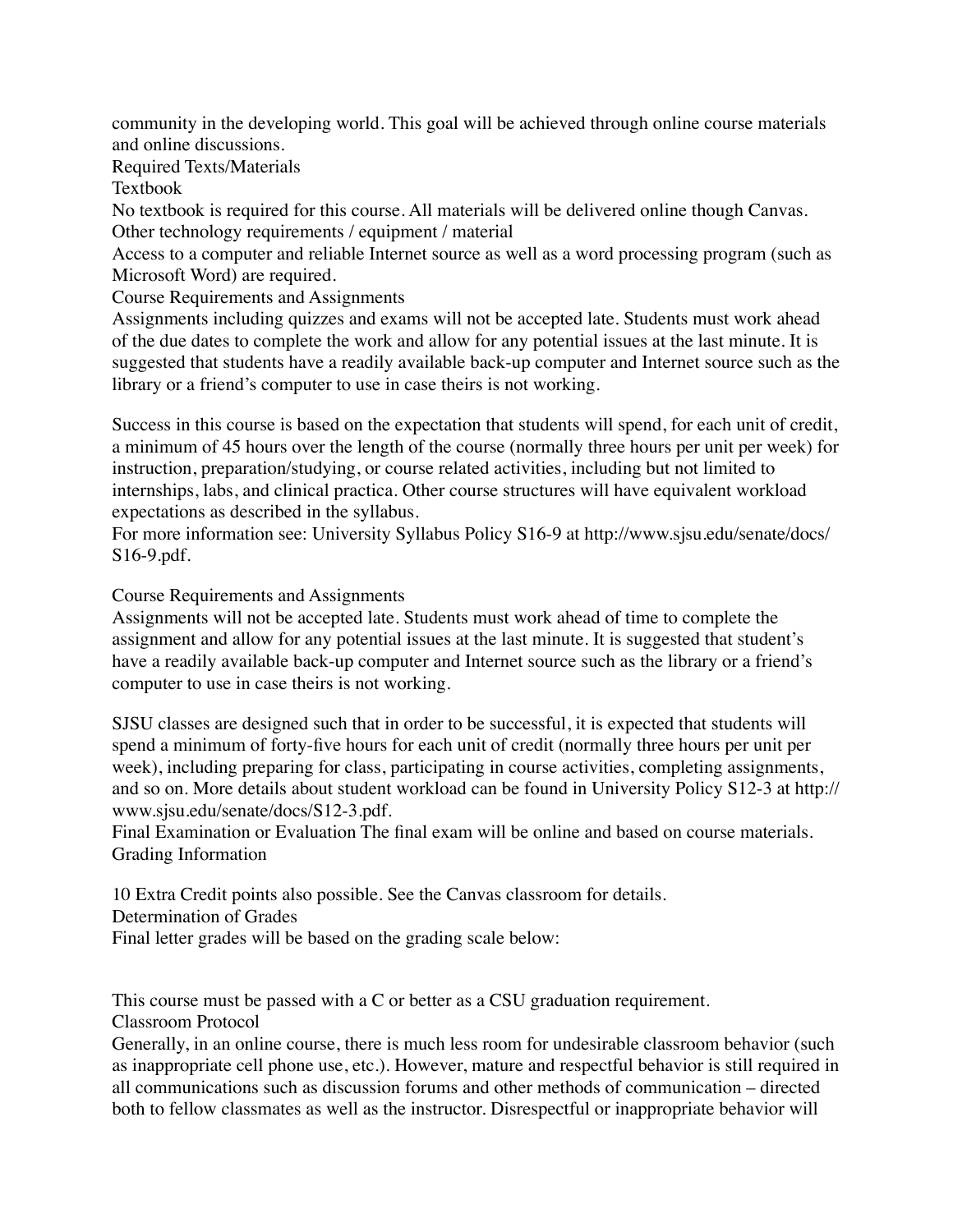be handled first by the instructor and secondarily by the college, as necessary. General Expectations, Rights and Responsibilities of the Student

As members of the academic community, students accept both the rights and responsibilities incumbent upon all members of the institution. Students are encouraged to familiarize themselves with SJSU's policies and practices pertaining to the procedures to follow if and when questions or concerns about a class arises. To learn important campus information, view University Policy S16-15 and SJSU current semester's Policies and Procedures. In general, it is recommended that students begin by seeking clarification or discussing concerns with their instructor. If such conversation is not possible, or if it does not address the issue, it is recommended that the student contact the Department Chair as the next step.

#### Workload and Credit Hour Requirements

Success in this course is based on the expectation that students will spend, for each unit of credit, a minimum of 45 hours over the length of the course (normally 3 hours per unit per week with 1 of the hours used for lecture) for instruction or preparation/studying or course related activities including but not limited to internships, labs, clinical practice. Other course structures will have equivalent workload expectations as described in the syllabus.

#### Attendance and Participation

Attendance per se shall not be used as a criterion for grading. However, students are expected to attend all meetings for the courses in which they are enrolled as they are responsible for material discussed therein, and active participation is frequently essential to ensure maximum benefit to all class members. In some cases, attendance is fundamental to course objectives; for example, students may be required to interact with others in the class. Attendance is the responsibility of the student. Participation may be used as a criterion for grading when the parameters and their evaluation are clearly defined in the course syllabus and the percentage of the overall grade is stated. The full policy language can be found at http://www.sjsu.edu/senate/docs/F15-3.pdf

# Timely Feedback on Class Assignments

Per University Policy F13-1, all students have the right, within a reasonable time, to know their academic scores, to review their grade-dependent work, and to be provided with explanations for the determination of their course grades.

# Accommodation to Students' Religious Holidays

University Policy S14-7 states that San José State University shall provide accommodation on any graded class work or activities for students wishing to observe religious holidays when such observances require students to be absent from class. It is the responsibility of the student to inform the instructor, in writing, about such holidays before the add deadline at the start of each semester. If such holidays occur before the add deadline, the student must notify the instructor, in writing, at least three days before the date that he/she will be absent. It is the responsibility of the instructor to make every reasonable effort to honor the student request without penalty, and of the student to make up the work missed.

#### Dropping and Adding

Students are responsible for understanding the policies and procedures about add/drop, grade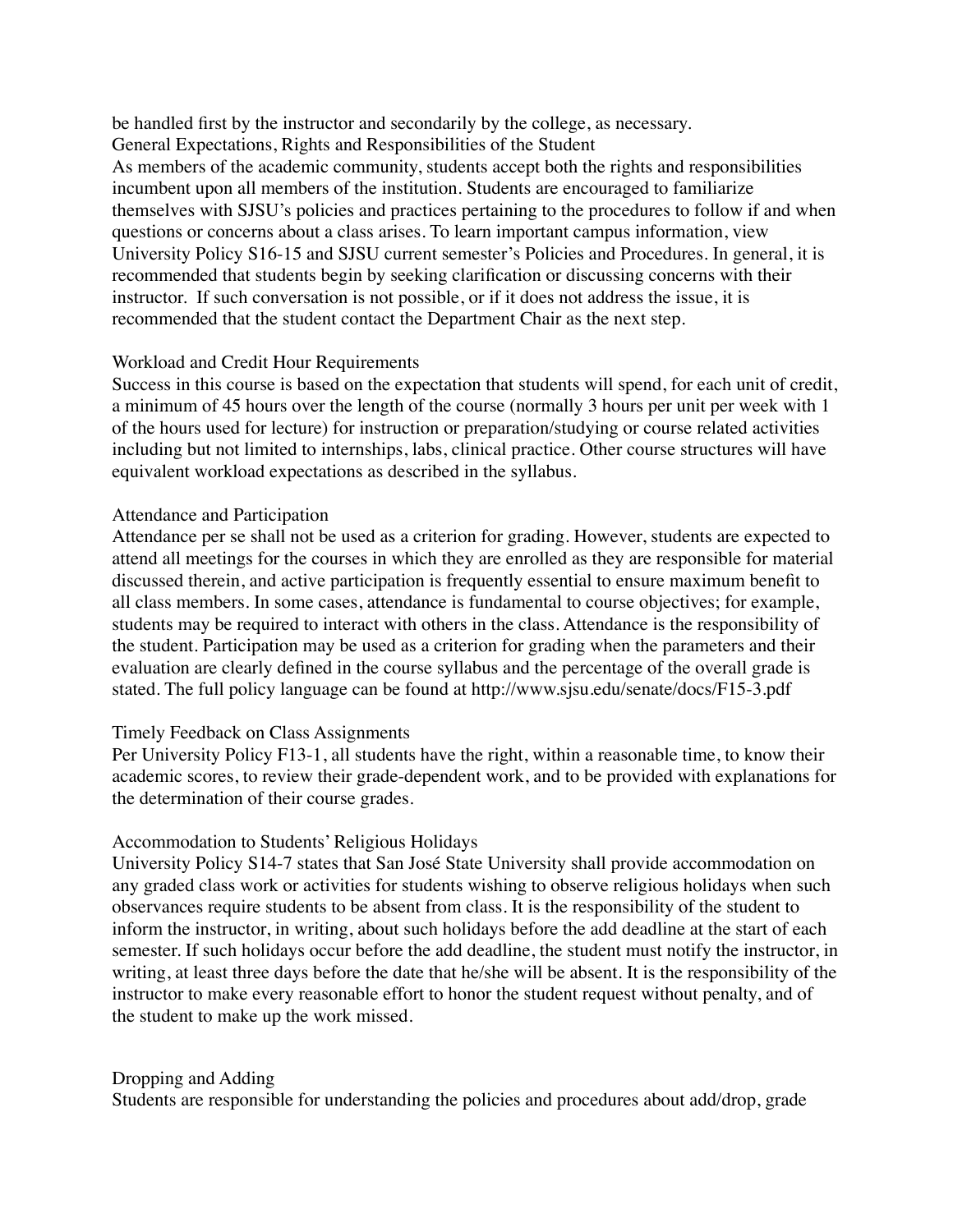forgiveness, etc. Add/drop deadlines can be found on the current academic year calendars document on the Academic Calendars webpage. Students should be aware of the current deadlines and penalties for dropping classes (Late Drop Information). Information about the latest changes and news is available at the Advising Hub.

Consent for Recording of Class and Public Sharing of Instructor Material University Policy S12-7, requires students to obtain instructor's permission to record the course and the following items to be included in the syllabus:

"Common courtesy and professional behavior dictate that you notify someone when you are recording him/her. You must obtain the instructor's permission to make audio or video recordings in this class. Such permission allows the recordings to be used for your private, study purposes only. The recordings are the intellectual property of the instructor; you have not been given any rights to reproduce or distribute the material."

It is suggested that the greensheet include the instructor's process for granting permission, whether in writing or orally and whether for the whole semester or on a class by class basis. In classes where active participation of students or guests may be on the recording, permission of those students or guests should be obtained as well.

"Course material developed by the instructor is the intellectual property of the instructor and cannot be shared publicly without his/her approval. You may not publicly share or upload instructor generated material for this course such as exam questions, lecture notes, or homework solutions without instructor consent."

#### Academic Integrity

Your commitment, as a student, to learning is evidenced by your enrollment at San Jose State University. The University Academic Integrity Policy F15-7 requires you to be honest in all your academic course work. Faculty members are required to report all infractions to the office of Student Conduct and Ethical Development. Visit the Student Conduct and Ethical Development website for more information.

Campus Policy in Compliance with the American Disabilities Act

If you need course adaptations or accommodations because of a disability, or if you need to make special arrangements in case the building must be evacuated, please make an appointment with me as soon as possible, or see me during office hours. Presidential Directive 97-03 requires that students with disabilities requesting accommodations must register with the Accessible Education Center (AEC) to establish a record of their disability.

Student Technology Resources

Computer labs and other resources for student use are available in:

Associated Students Print & Technology Center at http://as.sjsu.edu/asptc/index.jsp on the Student Union (East Wing 2nd floor Suite 2600)

The Spartan Floor at the King Library at https://library.sjsu.edu/services/services

Student Computing Services at https://library.sjsu.edu/student-computing-services/studentcomputing-services-center

Computers at the Martin Luther King Library for public at large at https://www.sjpl.org/wireless Additional computer labs may be available in your department/college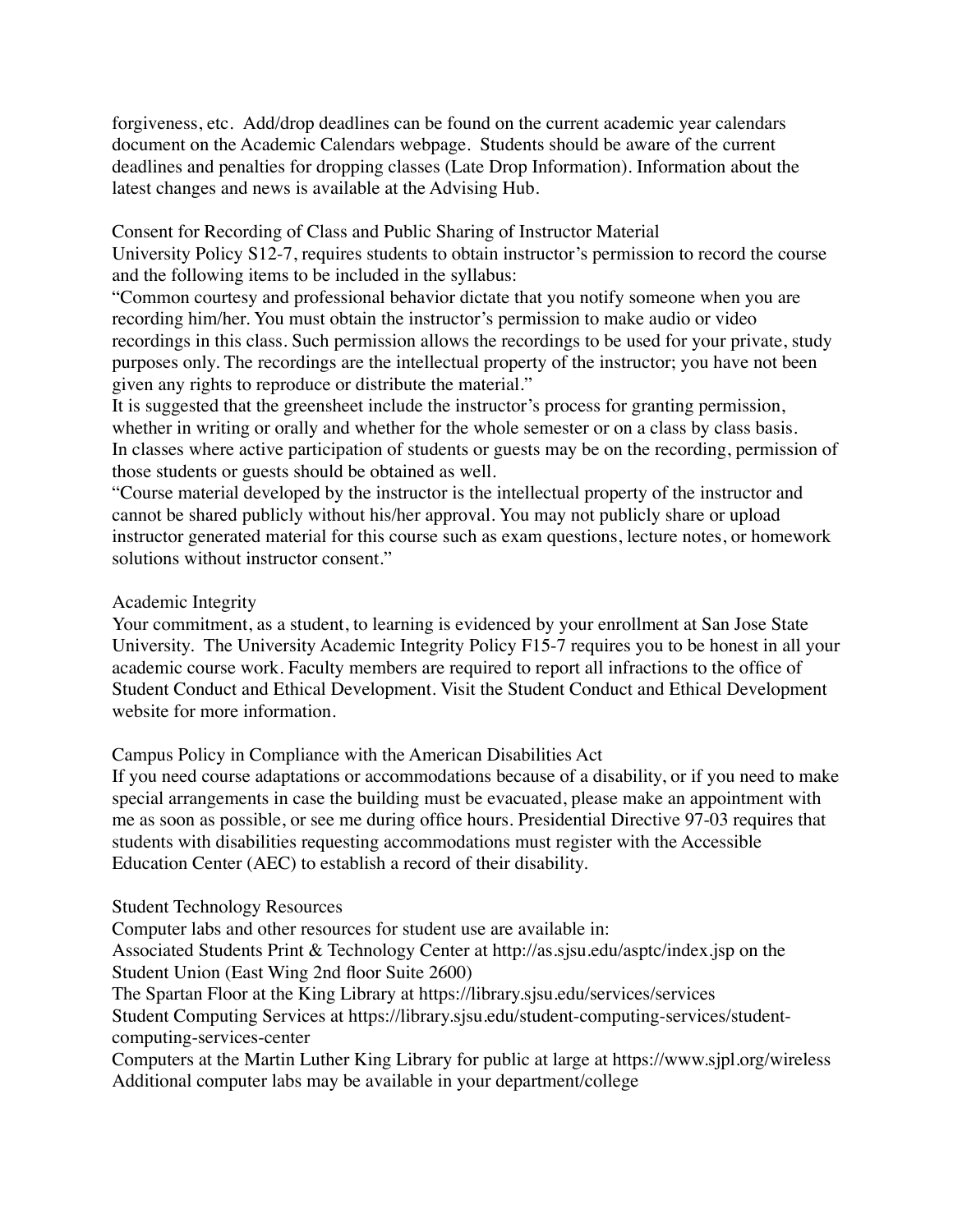A wide variety of audio-visual equipment is available for student checkout from Collaboration  $\&$ Academic Technology Services located in IRC Building. These items include DV and HD digital camcorders; digital still cameras; video, slide and overhead projectors; DVD, CD, and audiotape players; sound systems, wireless microphones, projection screens and monitors.

### SJSU Peer Connections

Peer Connections' free tutoring and mentoring is designed to assist students in the development of their full academic potential and to inspire them to become independent learners. Peer Connections tutors are trained to provide content-based tutoring in many lower division courses (some upper division) as well as writing and study skills assistance. Small group and individual tutoring are available. Peer Connections mentors are trained to provide support and resources in navigating the college experience. This support includes assistance in learning strategies and techniques on how to be a successful student. Peer Connections has a learning commons, desktop computers, and success workshops on a wide variety of topics. For more information on services, hours, locations, or a list of current workshops, please visit Peer Connections website at http://peerconnections.sjsu.edu for more information.

#### SJSU Writing Center

The San José State University Writing Center offers a variety of resources to help students become better writers, and all of our services are free for SJSU students. Our mission is to enhance the writing skills of SJSU students so they can communicate clearly in any setting (informal, academic, or professional). We accomplish this goal through creating original writing resources, offering workshops, and conducting one-on-one and small-group tutoring sessions. The SJSU Writing Center has two locations: We conduct drop-in tutoring sessions in Clark Hall, Suite 126; we conduct scheduled appointments on the second floor of the MLK Library. All our writing tutors have gone through a rigorous hiring process, and they are well trained to assist all students at all levels within all disciplines to become better writers. In addition to tutoring services, the Writing Center also offers workshops every semester on a variety of writing topics. To make an appointment or to refer to the numerous online resources offered through the Writing Center, visit the Writing Center website at http://www.sjsu.edu/writingcenter.

# SJSU Counseling and Psychological Services

The SJSU Counseling and Psychological Services is located on the corner of 7th Street and San Carlos in the new Student Wellness Center, Room 300B. Professional psychologists, social workers, and counselors are available to provide confidential consultations on issues of student mental health, campus climate or psychological and academic issues on an individual, couple, or group basis. To schedule an appointment or learn more information, visit Counseling and Psychological Services website at http://www.sjsu.edu/counseling

Geography 110 / Urbanization in the Global South, Spring 2021, Course Schedule

# **Course Summary:**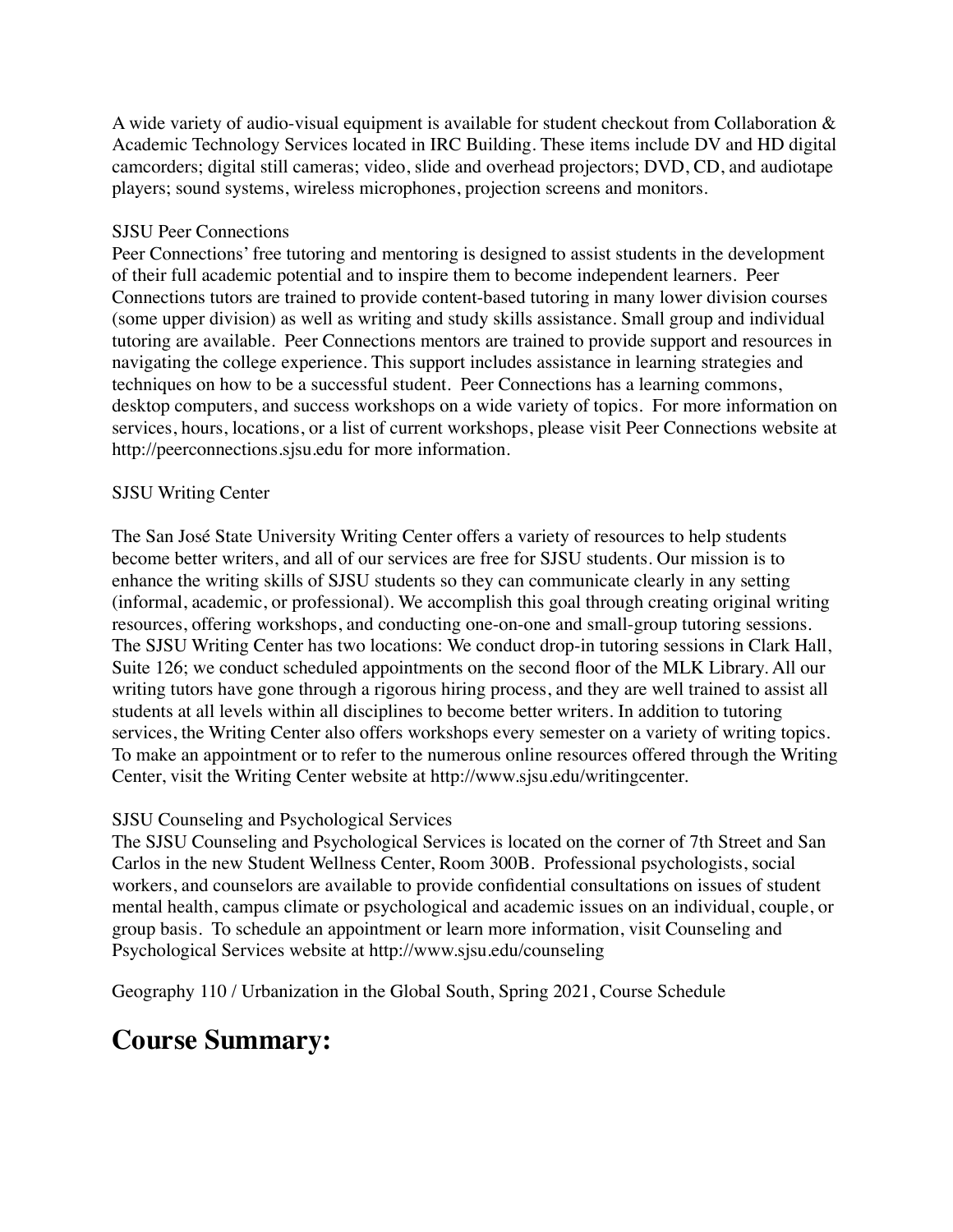| <b>Date</b>      | <b>Details</b>                                                                                     |                       |  |  |  |  |
|------------------|----------------------------------------------------------------------------------------------------|-----------------------|--|--|--|--|
| Sun Jan 31, 2021 | Assignment Current events write-up assignment                                                      |                       |  |  |  |  |
|                  | <b>Assignment Student Introductions and Profile Photo</b><br><b>Discussion</b>                     |                       |  |  |  |  |
|                  | <b>Assignment World Continents - Map Game Upload</b><br><b>Assignment</b>                          | due by<br>11:59p<br>m |  |  |  |  |
|                  | Assignment World Oceans - Map Game Upload Assignment                                               | due by<br>11:59p<br>m |  |  |  |  |
| Sun Feb 7, 2021  | Assignment <b>Longitude and Latitude Map Game</b>                                                  | due by<br>11:59p<br>m |  |  |  |  |
| Sun Feb 21, 2021 | <b>Assignment Chile Quiz</b>                                                                       | due by<br>11:59p<br>m |  |  |  |  |
|                  | <b>Assignment Chile Quiz</b>                                                                       | due by<br>11:59p<br>m |  |  |  |  |
|                  | <b>Assignment South America and Central America Countries</b><br><b>Map Game Upload Assignment</b> | due by<br>11:59p<br>m |  |  |  |  |
|                  | <b>Assignment South America and Central America Countries</b><br><b>Map Game Upload Assignment</b> | due by<br>11:59p<br>m |  |  |  |  |
| Sun Mar 14, 2021 | <b>Assignment International Shipping Industry Class Discussion</b>                                 | due by<br>11:59p<br>m |  |  |  |  |
|                  | Assignment Oceania Map Game Upload Assignment                                                      | due by<br>11:59p<br>m |  |  |  |  |
| Sun Apr 4, 2021  | <b>Assignment Wonders and Landmarks - Map Game Upload</b><br><b>Assignment</b>                     | due by<br>11:59p<br>m |  |  |  |  |
|                  | Assignment World Heritage Sites Quiz                                                               | due by<br>11:59p<br>m |  |  |  |  |
| Sun Apr 11, 2021 | Assignment Mexican States - Map Game Upload Assignment                                             | due by<br>11:59p<br>m |  |  |  |  |